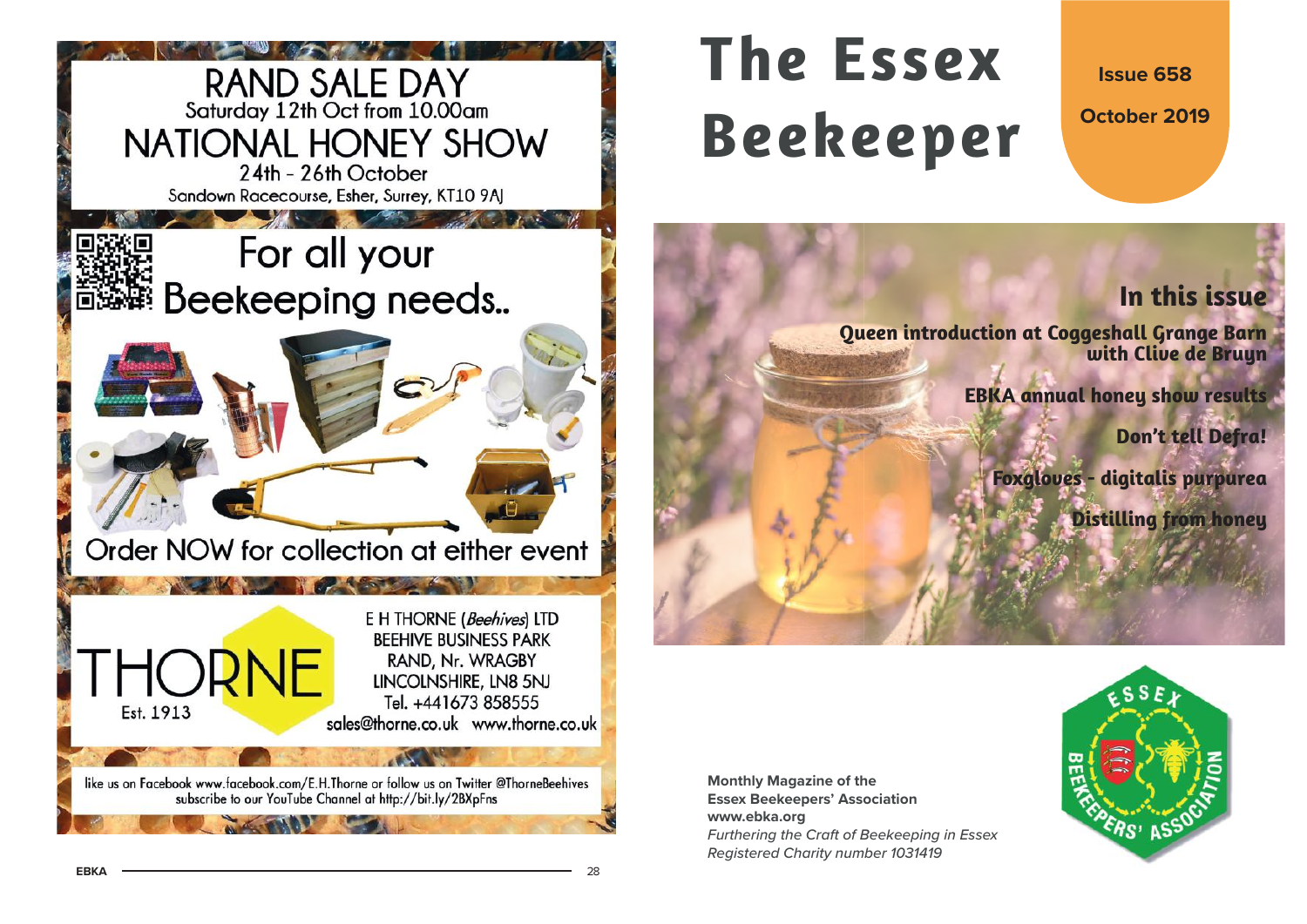# **Queen introduction at Coggeshall Grange Barn with Clive de Bruyn**

by Maria Little, Braintree Division

raintree division beekeepers always try to include interesting locations for

summer apiary meetings and the latest was no exception when we were invited to the impressive medieval Grange Barn at Coggeshall.



On arrival we were

Grange Barn, Coggeshall

given a very interesting talk on the history of the 13thC barn and its painstaking restoration from total dereliction to the magnificent vaulted-roofed building it is again.

After a little time to look around, we were joined by renowned beekeeping expert, Clive de Bruyn, for an introductory talk about the topic of the afternoon: requeening the resident beehives.

The hives are some 100m from the barn, which is open to the public every day. Because of the proximity, the onus is on manager Brian Grigg to keep good-tempered, non-following bees. This had proven to be a problem recently, with two or three visitors having been stung, and consequently Clive's advice sought on requeening.

Clive began the session with an introductory talk on best practices in Queen Introduction. It wasn't a prescriptive list of Do's and Don'ts but, rather, a recommendation of tried and tested methods which can help to promote queen acceptance

Firstly, Clive talked through some basic questions:

#### **Cleaning wax –Stage 2**

Wax for the show bench, be it in the form of a block, candles or a model should, ideally, be light primrose in colour. The colour of beeswax is largely determined by its propolis content, so if you wish to end up with a light coloured block, only choose cappings or comb to be melted in Stage 1 that is pale in colour and free from 'travel staining' -bee footprints. Show wax too, needs to have a greater degree of purity and this is achieved by further filtering. I have calibrated my Rayburn cooker using a digital display thermocouple, (available from Maplin Electronics) and can select an oven setting that cycles in the range 64-70ºC.

The wax blocks from Stage 1 are melted / filtered in the oven through lint (fluffy side up) using a small two-part stainless steel steamer; the bottom section contains rainwater to catch the wax filtering through the disc of lint cut to shape to fit the base of the top section. The processing of 8oz or so of wax at a time takes some six hours and is best done overnight to avoid competing demands for the cooker! The resulting cake of cooled wax is noticeably a better colour than the original 1oz blocks and the lint clearly shows that a surprising amount of debris has been removed. There is no way round the fact that some wax is retained / soaked up by the lint, but the impregnated disc makes a wonderful fire-lighter! Perfectionists might wish to filter the cake a further time through a fresh piece of lint. Note: if not sourced using the internet, lint in useful 18" wide rolls can be obtained through your local pharmacist.

I have four plastic buckets for wax labelled:'To Clean'(bits and scrapings), 'To Keep'(for further filtering or to sell on 'as is'),'To Show'(to be transformed into candles, etc), and'To Exchange'(for foundation)

I find that all china, glass and metal utensils are best cleaned by heating them in the oven until any wax liquefies and then quickly wiping them with disposable kitchen towel –indispensible when processing wax. Alternatively, boiling water from a kettle can be poured over the items and the 'washings' retained in an old bucket or similar; take care that melted / liquid wax does not find its way down the household drains. Sticky-Stuff Remover (available from Lakeland Plastics or Aldi) is not only magic for removing adhesive labels from old jars or lids (would I ever?!) but also quickly dissolves / cleans wax film from cooker tops and tiled kitchen floors –hopefully before the 'other half' notices.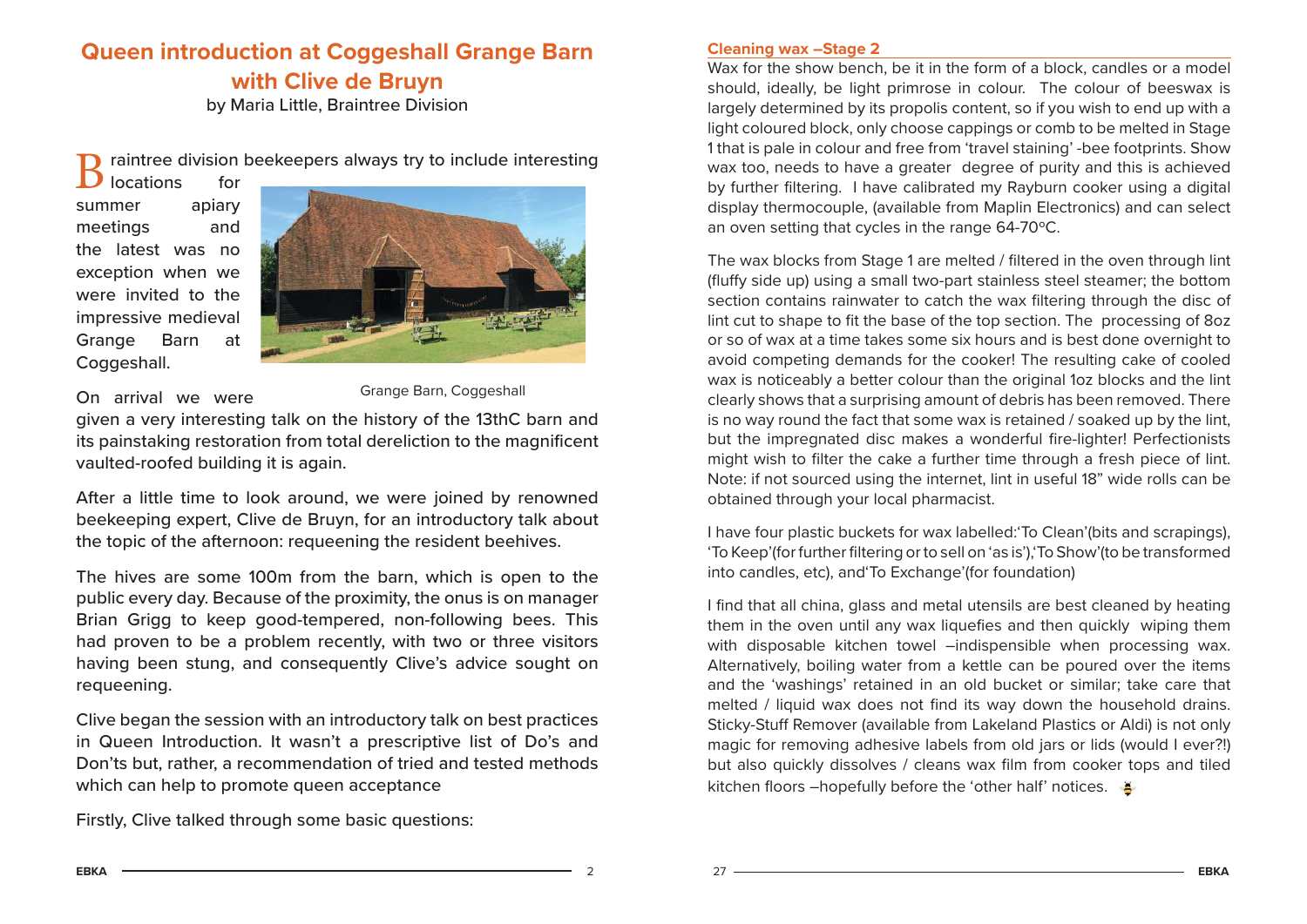## **Cleaning beeswax** via Douglas Nethercleft –Warwickshire BKA, ebees

Herewith a few 'small scale' techniques that I use when preparing wax for selling or showing. I do not attempt to reclaim wax from old black comb and gone are the days when I used discarded ladies' tights and old tin cans for filtering! Beware of copper, brass and aluminium utensils which will readily discolour wax; only use stainless steel, china, glass and plastic –albeit care has to be taken not to melt the latter inadvertently!

#### **Cleaning wax –Stage 1**

Place odd pieces/brace comb/cappings etc., in a container floating in water heated in a slow cooker; you may choose to wash the wax first under a tap to remove any 'stickiness'. The first of the various waxes that are present in comb starts to melt at 64ºC; beeswax will progressively darken if heated to temperatures greater than 70ºC. Keep an eye on the wax and when it has just all melted its temperature will be less than 70ºC. Remove the container from the slow cooker and carefully pour the wax through a relatively coarse meshed metal kitchen sieve held above a warm china or glass jug covered with a nappy liner folded in two (fixed with an elastic band), which acts as a fine filter. Nappy liners can be obtained from Boots. Stop pouring the wax before reaching the water / condensate that will be at the bottom of the container. Pour the remainder, including any water, through the sieve but now into a plastic cream carton (or similar) covered with a folded nappy liner; the mix will separate out on cooling. The resultant disc of wax needs hardly any scraping to remove impurities at the water /wax interface. Straightaway, whilst the sieve contents are still warm, discard the detritus into a waste bin. Similarly, whilst it is still warm, wipe out the wax container with kitchen roll

Next, pour the liquid wax content of the jug into plastic 5 x 1oz 'BEESWAX' tray moulds. This wax will be free from any visible impurities and, if the resultant blocks are not kept for further filtering, can be used / sold on for use in polish, lotions and potions containing beeswax. Note: the BEESWAX trays will distort and not be useable for moulding blocks for show if the wax poured into them is more than 70ºC. If there is no better paying outlet for surplus wax, then it can always be traded in for foundation.

What are our reasons for requeening a colony? In this particular case it was to introduce a better-tempered strain but there are many other reasons, e.g., to improve health where a stock is prone to chalkbrood or nosema, or to introduce a less 'swarmy' strain

Where should we get a queen? Clive advocates queens raised from locally-adapted stocks as these are likely to be genetically suited to the forage/weather conditions in the part of the world where they will be living. If you have a good stock and are able to raise your own, so much the better. Otherwise, try to buy from a reputable queen-rearer with stocks which flourish locally and will over-winter well.

Be mindful that bees bought in from other countries may not only be less suited to the local climate but can also increase the possibility of bringing with them pests, which are not endemic here.



colony

Having verified that the hive is definitely queenless (disastrous for the new queen otherwise, not to mention the possible £50 paid for her), how long should the beekeeper wait before requeening?

As little time as possible, says Clive, and preferably immediately if a queen is available. This is when the bees will be most receptive to accepting her.

What if a queen is ordered and arrives by post during a period of bad weather? Should the beekeeper hold off introduction?

Unless conditions are abysmally poor, Clive advises to proceed as planned but with sensible caution, i.e., don't just run the queen in at the entrance (even if this has had the luck to work previously in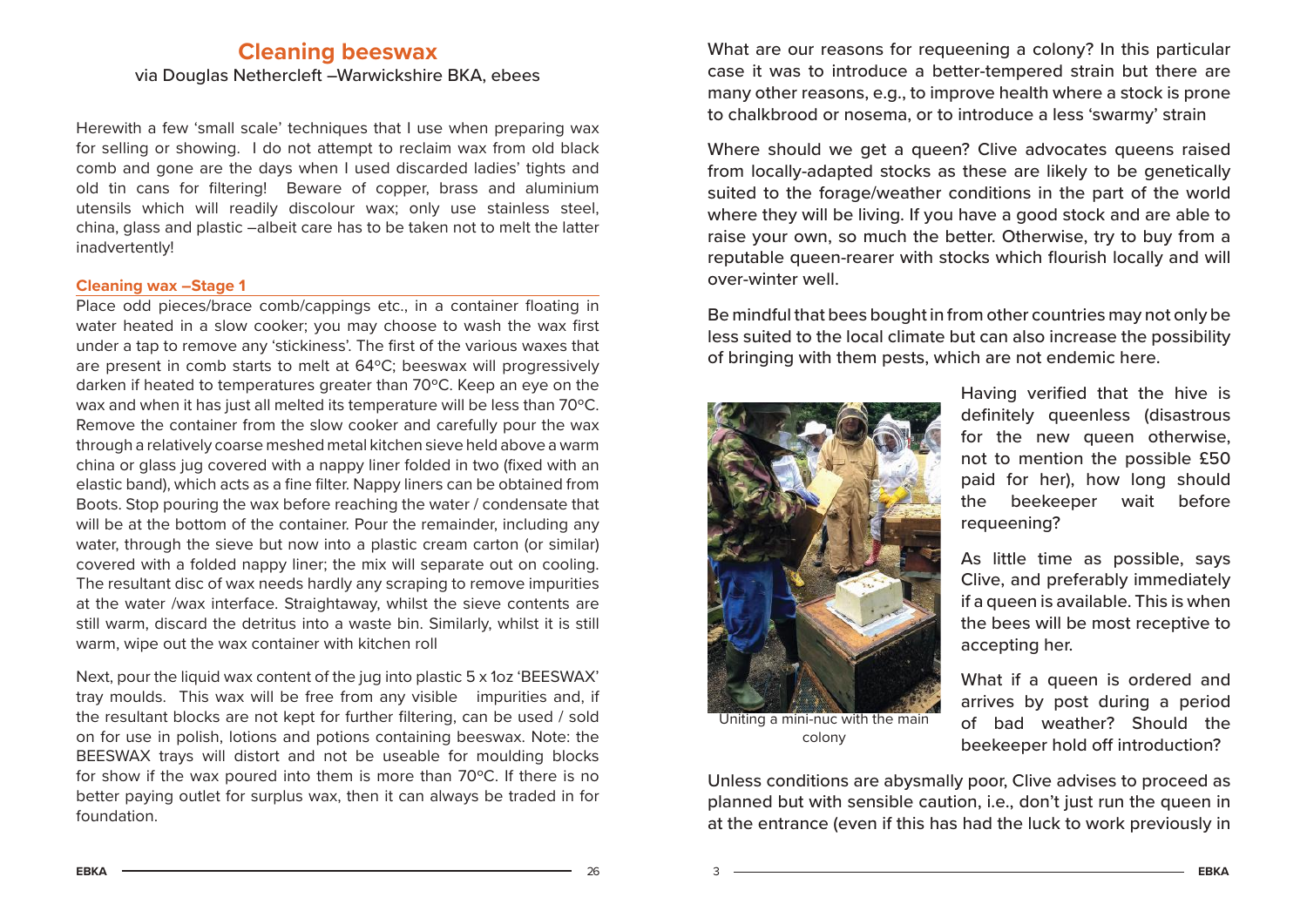the middle of a honey flow). On the day of our visit, we had recently had a run of record high temperatures and were awaiting predicted thunderstorms: not usually conducive to good bee temperament but all the more reason to take care to optimise conditions.

There are a variety of cages available to protect the new queen until the colony accepts her, ranging from 'hair curler' types to bamboo, plastic or the popular wire butler cage, amongst others. The choice is up to the beekeeper: they can all work as long as the bees don't have immediate full access to the queen, whilst still allowing free feeding through the mesh. Newspaper secured with an elastic band is an easy and effective way of closing off the end of a butler cage although Clive advocates 'Goode's paste', a fondant made of icing sugar mixed with honey.

After the talk we went out to the apiary to see the theory in practice.

Two hives needed requeening, enabling Clive to demonstrate two different methods of introduction with queens he had brought to the apiary in mini mating nucs.

The first queen was transferred from her nuc into a butler cage which was then sealed with a nominal amount of Goode's paste, ready to go into her new hive. The old queen was found quite quickly and removed to a spare cage. Clive advocates keeping the old queen as a safety measure until the new one has been fully accepted rather than dispatching her immediately with possible regret - in this instance she was put into the newly-vacated mininuc. The new queen's cage was then lightly wedged between the top bars of two frames of brood and the hive closed up.

The second introduction was made by uniting the queen-right mininuc colony to the hive over newspaper. In this hive, the old queen had been found at the previous inspection and was confined in a butler cage on top of the super, where the bees had been able to feed her and could benefit from her continued pheromones, hopefully minimising the chances of queen cells being raised in the brood below. After removing the old queen, a specially adapted

There is, and craft distillers throughout the United States are distilling honey to create unique spirits with exceptional aromatic and flavour notes. In fact, the National Honey Board (NHB) conducted its first Honey Spirits Competition in 2018 and received nearly 30 entries into the "distilled with honey" category.

One of the most popular distillers using honey in this manner is Caledonia Spirits. Based in Hardwick, Vermont, Caledonia's Barr Hill Vodka is distilled 100% from honey, giving the spirit a floral depth that smells and tastes like the wildflower fields the honey bees forage for nectar. Spirits distilled from honey tend to take on the characteristics of the honey used.

However, honey spirits are not sweet. The fermentation process scrubs out most of the sweetness in honey, resulting in an intensely aromatic and nuanced-flavoured product. For example, if a spirit maker distills from orange blossom honey, the spirit most likely will take on a citrusy, crisp flavour. If a spirit is distilled from Tupelo honey, it will carry very aromatic notes with a subtle floral flavour.

Through varietals of honey, different strains of yeast and various distilling processes, distillers can craft a totally unique spirit that, to date, has defied classification in the spirits industry. The growing popularity of spirits distilled 100% from honey has spurred a few craft distillers to collaborate on a definition and classification of spirits distilled from honey. Although efforts are preliminary, the NHB is excited about the potential for distilled-from-honey spirits to get the recognition they deserve.  $\frac{3}{2}$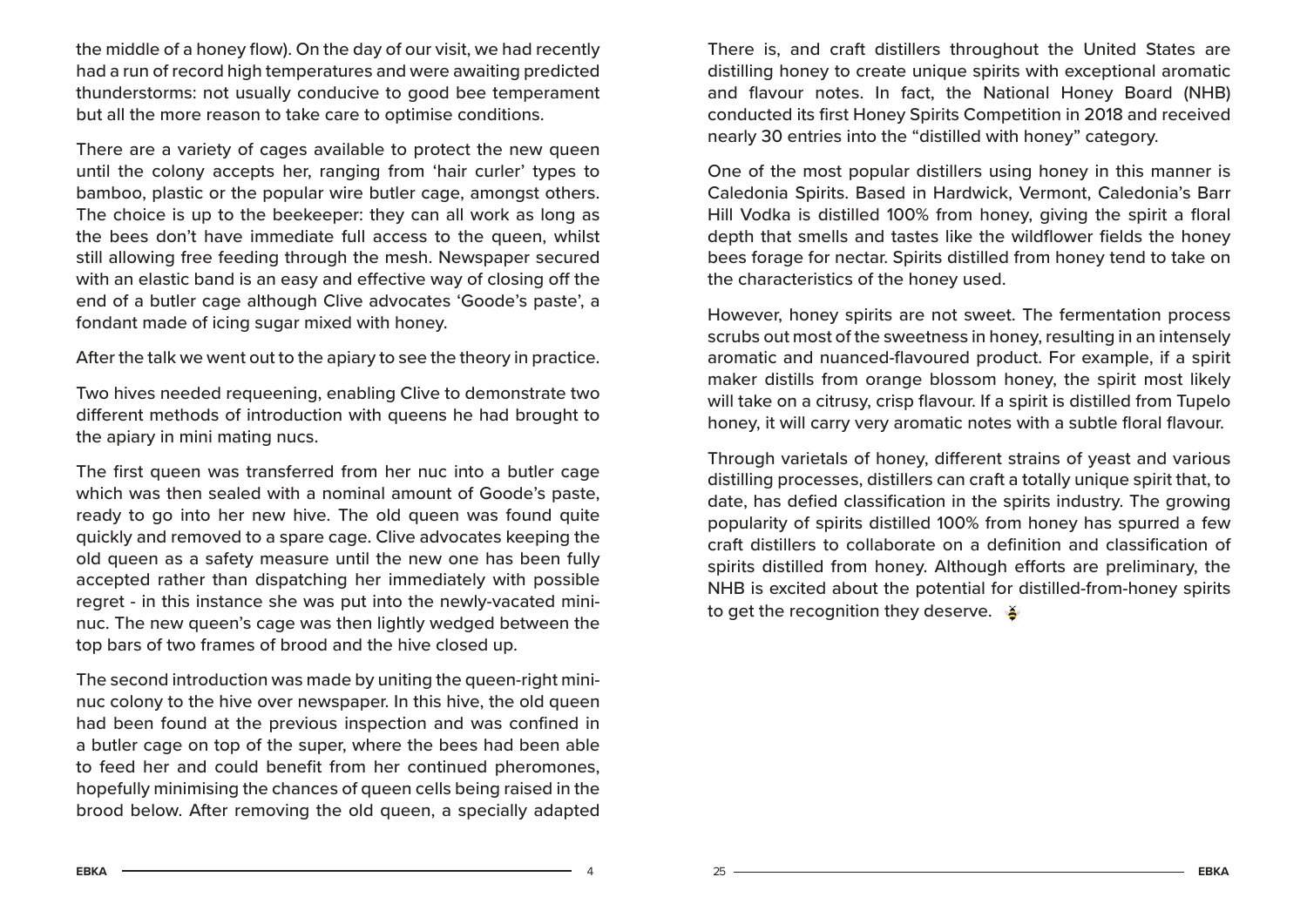to maximise their pollination prospects. The main pollinators of foxgloves are bees, particularly several species of bumble bees, and the plants have developed a few crafty adaptations to try and ensure successful cross-pollination. Firstly, they are tall and therefore highly visible, even when crowded by bracken or tall grasses. They are a vivid purple colour, which is in the colour spectrum highly attractive to bumble bees. The trumpet shaped flowers have broad flat lower petals, which provide a perfect landing strip for the bees. Look closely and you will see a group of spots on the petals, called nectar guides, which act as sort of 'landing lights' for the insects.

Now it gets really clever. It might seem as if bumble bees just randomly buzz around from flower to flower, but they are in fact extremely methodical. They will start off at the lower, older flowers and work their way up to the upper, newer flowers. The lower flowers are 'female' and the upper ones are 'male'. The male flowers being newer are smaller and are a tighter squeeze for the bees, so although the bee is after the nectar, it cannot help but collect pollen at the same time. Then off it flies to the next foxglove, starts at the bottom and inadvertently deposits pollen in the female flower – collects more pollen from the male flower and flies off to repeat the process. So it is a win – win situation all round really. The bee gets its share of tasty nectar, the foxglove gains genetic diversity by being assured of cross-pollination and hey ho! Life goes on. Clever or what?

## **Distilling from honey**

via The Ipswich & East Suffolk Beekeepers' Association, eBees

In the distilled spirits world, the name and classification of a spirit is often determined by the type of base sugar used. Brandy is distilled from fruit, rum from molasses, tequila from agave, and whiskey from a mixture of corn, rye, wheat and barley. However, what do you call a spirit distilled from honey? And, did you know there was even such a thing?

crown board was placed over the brood box, this board having a central square cut-out. The mini-nuc was then inverted centrally over the cut-out with newspaper between: in the time it would take the bees to chew through the paper, the scents of the mini and main colonies would have mixed, and the new queen hopefully made her way to the brood frames below. The nuc was protected by an empty super and this hive also closed up.

Clive advised that the hives should not be opened for at least 10 days to minimise stress to the bees and to allow the queen to establish her brood nest. Upon the subsequent inspection, Brian was very pleased to report that both queens had been accepted and were laying well.

For enquiries re buying queens/nucs, Clive can be contacted at Seedybrain1st@googlemail.com

Further information on Grange Barn is available at https://www. nationaltrust.org.uk/grange-barn

#### **Articles appearing in The Essex Beekeeper are not necessarily the views either of the Editor or the Essex Beekeepers' Association**

To ensure inclusion within the diary of county-wide events would Divisions provide the editor with details of local meetings by the 4th of the previous month.

Robert Silver – robert.silver@outlook.com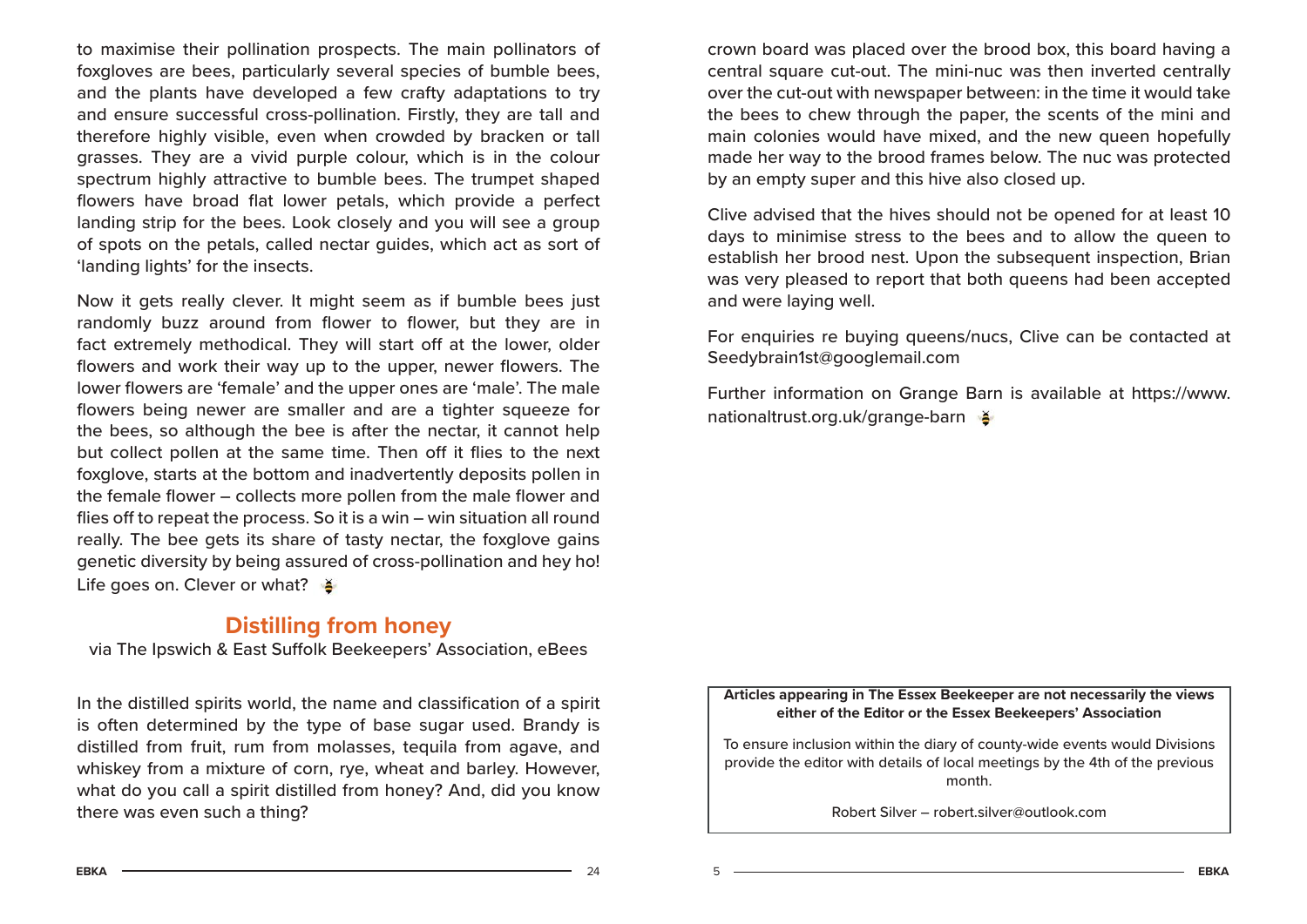## **Divisional meetings around the County**

#### **Meetings in October 2019**

- *03* **20:00-22:00 - Gift Making for the Festive Period - Local Members, Harlow Division***Address: tbc*
- *03* **20:00-22:00 - Varroa Control 2019 - Spoilt for Choice by Robert Smith, Romford Division**

*Address: Chadwick Hall, Gidea Park, Romford*

*12***Honey Show, Romford Division**

> *Address: Chadwick Hall, Gidea Park, Romford*

*20* **09:30-16:30 - EBKA Conference: The Changing Face of Beekeeping**

> *Address: Felsted School, Felsted, Dunmow CM6 3JL*

*22* **19:30-21:00 - Monthly Meeting - Essex for Bees, CHelmsford Division**

> *Address: Margaretting Village Hall, Wantz Rd, Margaretting, Ingatestone CM4 0EP*

*23* **19:30-21:00 - Update on RSPB Wallasea Island Wild Coast Project, Southend Division**

> *Address: WI Hall, Bellingham Lane, Rayleigh SS6 7ED*

*27* **14:00 - Braintree Beekeepers' Association Honey Show. Talk on Mead Making whilst judging takes place**

> *Address: White Notley Village Hall*

### **Meetings in November 2019**

*07* **20:00-22:00 - Abberton Native Bee Project by Kevin Thorn, Harlow Division** *Address: tbc*

## **Don't tell Defra!**

by Lune Valley Beekeepers, via eBees

Under a proposed new law, from 1st January 2020 it will be illegal, in Texas, for anyone to catch and rehouse a swarm of bees unless they:

- have completed an approved 160-hour course in beekeeping and swarm removal.
- carry public liability insurance of £500,000 and employer's liability insurance of £250,000.
- have a licence issued by, or on behalf of, the Texas Department of Agriculture!

## **Foxgloves - digitalis purpurea** by Somerton & District BKA, via eBees

While on holiday in North Wales recently our vice chairman Eric McLaughlin spotted this interesting article in 'Sibrydion Cymunedol' (Community Whispers), the Parish Magazine of Arthog and several other nearby villages.

Foxgloves are one of the most imposing wildflowers of the summer, with their tall spikes of richly coloured purple flowers standing head and shoulders above the surrounding vegetation. Not only are they beautiful to look at, but they are also perfectly designed

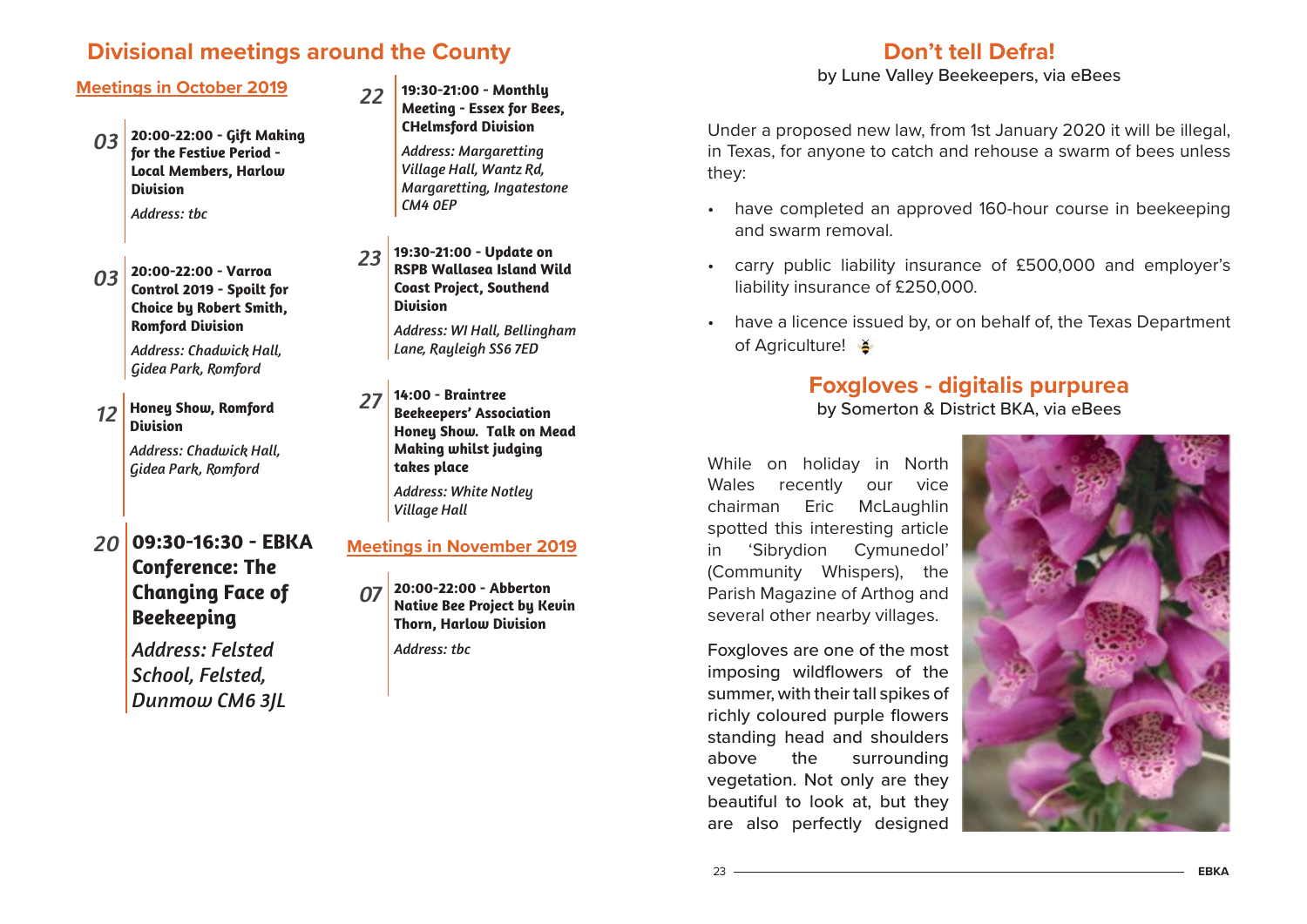#### **EBKA Trustees**

**President**Pat Allen, Hon CLM

**Chair of CEC** Jane Ridler E: jane.ridler@uwclub.net T: 01799 218023

**Gen Secretary** Tony Rand E: secretary@ebka.org

**Treasurer** Paras ShahE: treasurer@ebka.org

**Braintree** Bridget Mudd E: bridget.mudd@yahoo.com

**Chelmsford** Jan Tutton E: cec@chelmsfordbeekeepers.com

**Colchester** Tony Rand E: tony@agewhatage.com

**D.H. & Maldon** Glenn Mayes E: trustee@maldonbeekeepers.org.uk

**Epping Forest** Don McHale E: donaldmchale@gmail.com

**Harlow** Nick Holmes E: wwwcight@gmail.com **Romford**Paul Wiltshire

E: paul.g.wiltshire@btinternet.com **Saff ron Walden** Vanessa Wilkinson

E: swaldensec@ebka.org **Southend**Vernon Amor

E: blueboys21@aol.com

**EBKA Exams Secretary** Steph Green E: examsec@ebka.org

#### **Divisional Contacts**

| <b>Braintree</b>      | Jan French            | T: 07725 166 609 |
|-----------------------|-----------------------|------------------|
| <b>Chelmsford</b>     | <b>Fiona Cutting</b>  |                  |
| <b>Colchester</b>     | Morag Chase           | T: 01206-522576  |
| D.H. & Maldon         | <b>Carlie Mayes</b>   | T: 07979-862952  |
| <b>Harlow</b>         | <b>Nick Holmes</b>    | T: 07730-735752  |
| <b>Epping Forest</b>  | <b>Katy Langley</b>   |                  |
| Romford               | <b>Sue Richardson</b> | T: 07971957333   |
| <b>Saffron Walden</b> | Vanessa Wilkinson     | T: 07747 506000  |
| <b>Southend</b>       | Pat Holden            | T: 01702-477592  |

**Regional Bee Inspectors**

**Epping Forest and Romford Divisions (excluding Brentwood)**

Peter Folge E: peter.folge@apha.gsi. gov.uk T: 07775-119433

**All other Divisions:**

Keith Morgan E: keith.morgan@apha. gsi.gov.uk T: 01485-520838 or 07919-004215

#### **The Essex Beekeeper**

#### **Magazine & Web site**

**Editor**: Robert SilverE: robert.silver@outlook.comT: 07956-487703

**Advertising**: Jean Smye E: jsmye@sky.com

**Mailing Secretary**: Michael Elliott E: michaelelliott55@sky.com

**Web site**: Nick HolmesE: webmaster@ebka.org

| 07 20:00-22:00 - Bumblebees, |  |  |  |  |
|------------------------------|--|--|--|--|
| Dr Nikki Gammans,            |  |  |  |  |
| Romford Division             |  |  |  |  |

*Address: Chadwick Hall, Gidea Park, Romford*

*19* **19:30-21:00 - CBK Monthly Meeting - making soap, Chelmsford Division**

> *Address: Margaretting Village Hall, Wantz Rd, Margaretting, Ingatestone CM4 0EP*

*22* **19:30-21:30 - Christmas Social, Saffron Walden Division**

> *Address: The Three Horseshoes, Duton Hill, CM6 2DY*



*Address: WI Hall, Bellingham Lane, Rayleigh SS6 7ED*

#### *29* **20:00 - The Asian Hornet, Andrew Durham, Braintree Division**

*Address: White Notley Village Hall*

š

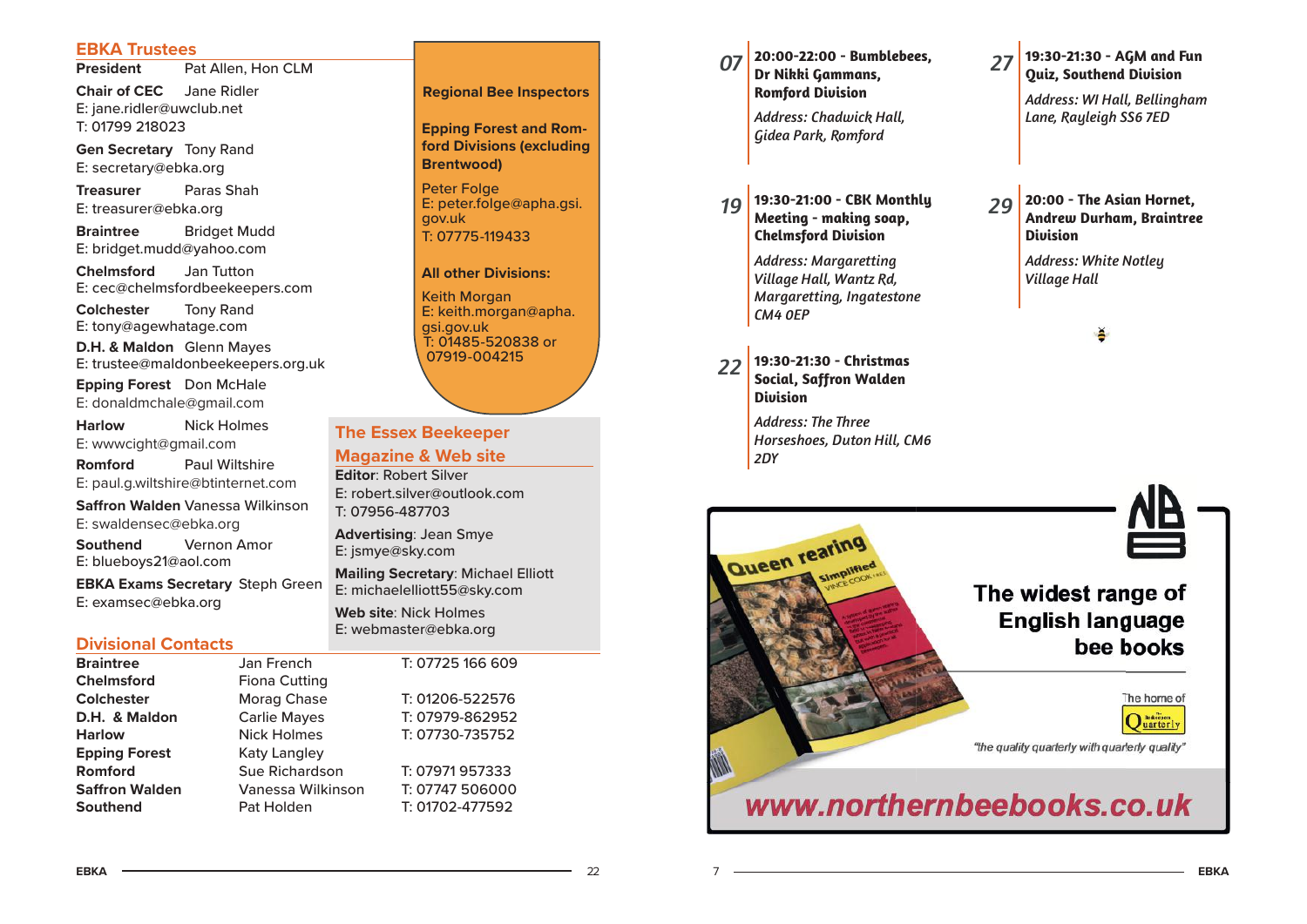# **EBKA annual honey show results 7th September 2019**

# **Orsett Showground, Thurrock**

| <b>Class</b>   | <b>Description</b>                               | <b>Position</b> | <b>Winner</b>         | <b>Division</b>       |  |
|----------------|--------------------------------------------------|-----------------|-----------------------|-----------------------|--|
|                |                                                  | 1st             | Not awarded           |                       |  |
|                |                                                  | 2nd             | Roger Honey           | Romford               |  |
| 1              | <b>One section</b><br>of comb<br>honey (Gift)    | 3rd             | <b>G</b> Furnell      | Romford               |  |
|                |                                                  | <b>VHC</b>      | Julia Proud           | Saffron Walden        |  |
|                |                                                  | <b>HC</b>       | S Freeman             | <b>Saffron Walden</b> |  |
|                |                                                  | Ċ               | <b>Pauline Tidmas</b> | Harlow                |  |
| $\overline{2}$ | One jar of<br>clear honey<br>(Gift)              | 1st             | Paul Abbott           | Southend              |  |
|                |                                                  | 2 <sub>nd</sub> | Elisaveta<br>Stefoni  | Romford               |  |
|                |                                                  | 3rd             | S Freeman             | Saffron Walden        |  |
| 3              | One jar<br>of<br>crystallised<br>honey<br>(Gift) | Not awarded     |                       |                       |  |
| 4              | One pair of<br>comb honey<br>sections            | No entries      |                       |                       |  |
|                | One                                              | 1st             | Jim Rushbrook         | Southend              |  |
|                | frame of                                         | 2nd             | <b>Nick Holmes</b>    | Harlow                |  |
| 5              | extractable                                      | 3rd             | M J Barke             | Harlow                |  |
|                | honey                                            | <b>VHC</b>      | Pat Allen             | Romford               |  |

| Division     | Harlow                       | Braintree                                                                            | Romford                    | Romford                                     | Harlow                     | Saffron Walden         | Southend                | Romford                           | Romford                   | Romford                                                 | Braintree                       |
|--------------|------------------------------|--------------------------------------------------------------------------------------|----------------------------|---------------------------------------------|----------------------------|------------------------|-------------------------|-----------------------------------|---------------------------|---------------------------------------------------------|---------------------------------|
|              |                              |                                                                                      |                            |                                             |                            |                        |                         |                                   |                           |                                                         |                                 |
| Winner       | M J Barke                    | <b>M</b> Madders                                                                     | J McNeill                  | P Wiltshire                                 | M J Barke                  | G Milford              | P Abbott                | J McNeill                         | Filippo Negri             | P Wiltshire                                             | <b>M</b> Madders                |
| For          | Biscuits, sandwich and fudge | Novice gaining highest total<br>number of points and an<br>award in classes 19 to 21 | Twelve jars of clear honey | Best bottle of sweet mead                   | Best bottle of metheglin   | Best bottle of melomel | Best bottle of dry mead | Most points in candles<br>classes | Best exhibit in the show  | Best in the Novice Classes<br>(Honey Show entry ticket) | Novice Wax Block                |
| Classes      | 23, 24, & 29                 | 1 to $41$                                                                            | 38                         | $\tilde{4}$                                 | 44 & 45                    | 42 & 43                | 15                      | 35 & 36                           |                           | 19, 20 & 21                                             | 21                              |
| <b>Award</b> | W.B.C. Cup                   | Devall Award                                                                         | Essex Chronicle<br>Cup     | Chelmsford Wine<br>Circle Marconi<br>Trophy | Alf Gunn Jubilee<br>Shield | Walden Wine Shield     | G A Taylor Mazer        | Archie Horton<br>Award            | B.B.K.A. Blue Rib-<br>bon | Best Novice                                             | Special Judge's<br>Commendation |

A — 8

 $21 -$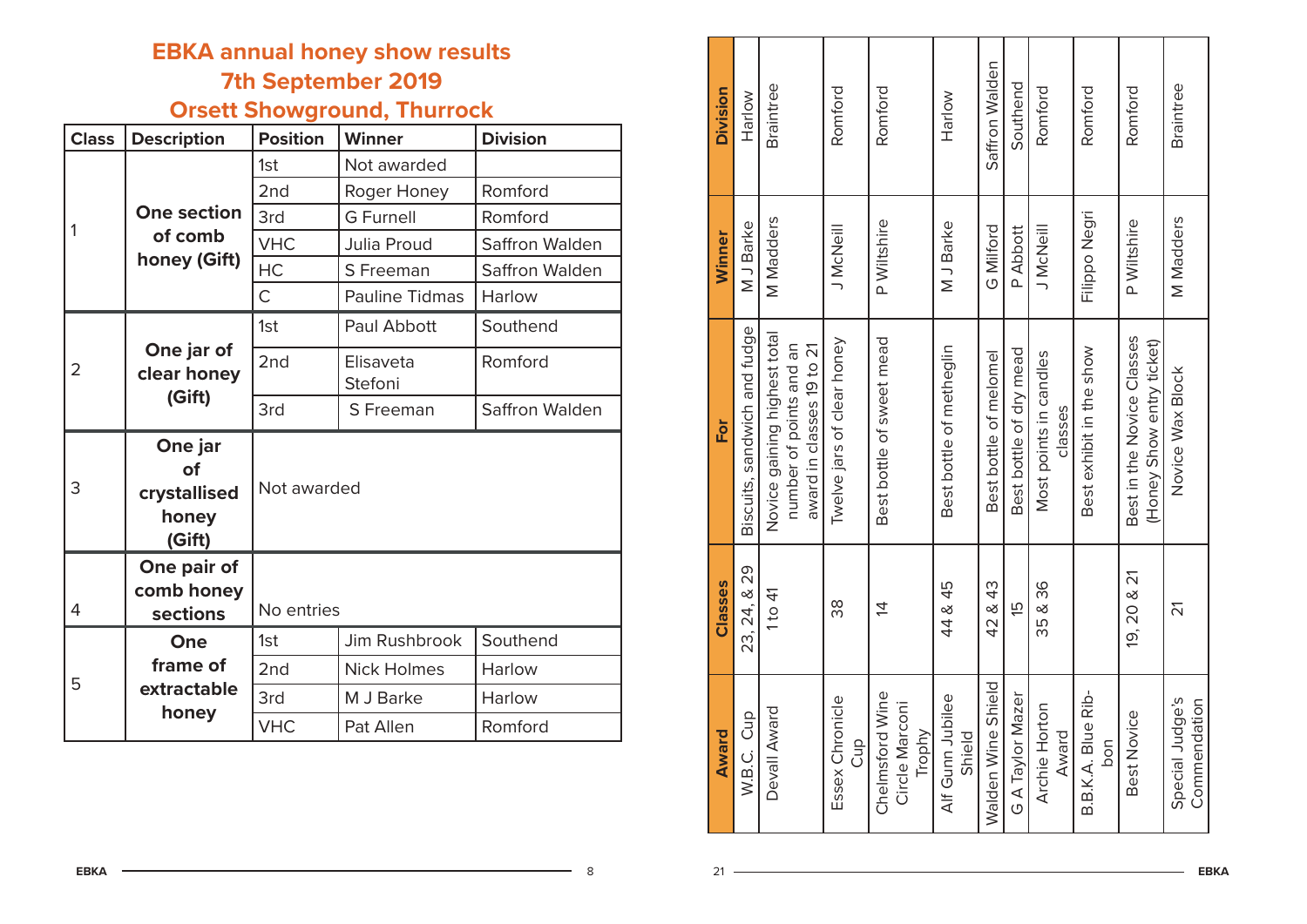| Award                        | Classes                         | For                                                                   | Winner      | Division |
|------------------------------|---------------------------------|-----------------------------------------------------------------------|-------------|----------|
| Burt Challenge<br>Cup        | 11A & 811B                      | Best container of cut<br>comb honey                                   | J McNeill   | Romford  |
| Cowan Vase                   | 1 & 4                           | Section                                                               | Not awarded |          |
| Dearman Cup                  | 39                              | Twelve Jars of crystal-<br>lised or soft set honey                    | Not awarded |          |
| Ford Trophy                  | 2, 3, 6, 7, 8,<br>$9,10$ & $12$ | Most points in extracted<br>honey classes                             | M J Barke   | Harlow   |
| Horton Cake Cup<br>and Knife | 22 & 26                         | Best honey fruit cake                                                 | M J Barke   | Harlow   |
| Mallinson Cup                | 35 & 36                         | Best exhibit of cast and<br>uncast candles                            | J McNeil    | Romford  |
| Ongar Cup                    | Γυ                              | Frame of extractable<br>honey                                         | J Rushbrook | Southend |
| President's Cup              |                                 | total number of points in<br>Division gaining highest<br>all classes  | Romford     | Romford  |
| Holmes <sub>Cup</sub>        |                                 | Exhibitor gaining highest<br>total number of points in<br>all classes | M J Barke   | Harlow   |
| Tidswell Challenge<br>Bowl   | 1 to $12$                       | Most points in all honey<br>classes                                   | M J Barke   | Harlow   |
| Jersey Cup                   | 13 & 21                         | Best cake of beeswax                                                  | M J Barke   | Harlow   |

| <b>Class</b> | <b>Description</b>                                | <b>Position</b> | <b>Winner</b>         | <b>Division</b>  |
|--------------|---------------------------------------------------|-----------------|-----------------------|------------------|
|              |                                                   | 1st             | M J Barke             | Harlow           |
|              | Two jars of<br>light clear<br>honey               | 2 <sub>nd</sub> | Roger Honey           | Romford          |
| 6            |                                                   | 3rd             | Nick Webster          | Chelmsford       |
|              |                                                   | <b>VHC</b>      | <b>David Tidmas</b>   | Harlow           |
|              |                                                   | <b>HC</b>       | <b>G</b> Furnell      | Romford          |
|              |                                                   | C               | Jim Rushbrook         | Southend         |
|              |                                                   | 1st             | <b>Pauline Tidmas</b> | Harlow           |
| 7            | Two jars of                                       | 2 <sub>nd</sub> | M J Barke             | Harlow           |
|              | medium<br>clear<br>honey                          | 3rd             | <b>Brian Greeland</b> | <b>Braintree</b> |
|              |                                                   | <b>VHC</b>      | <b>G</b> Furnell      | Romford          |
|              |                                                   | <b>HC</b>       | Down Doyland          | Romford          |
|              |                                                   | $\overline{C}$  | Linda Yeats           | Saffron Walden   |
| 8            | Two jars of<br>dark clear<br>honey                | 1st             | Jim Rushbrook         | Southend         |
| 9            | Two jars of<br>crystallised                       | 1st             | Elisaveta<br>Stefoni  | Romford          |
|              | honey,                                            | 2nd             |                       |                  |
|              | natural set                                       | 3rd             | Filippo Negri         | Romford          |
| 10           | Two jars of<br>crystallised<br>honey,<br>soft set | No entries      |                       |                  |

 $\overline{A}$   $\overline{A}$   $\overline{A}$   $\overline{A}$   $\overline{A}$   $\overline{A}$   $\overline{A}$   $\overline{A}$   $\overline{A}$   $\overline{A}$   $\overline{A}$   $\overline{A}$   $\overline{A}$   $\overline{A}$   $\overline{A}$   $\overline{A}$   $\overline{A}$   $\overline{A}$   $\overline{A}$   $\overline{A}$   $\overline{A}$   $\overline{A}$   $\overline{A}$   $\overline{A}$   $\overline{$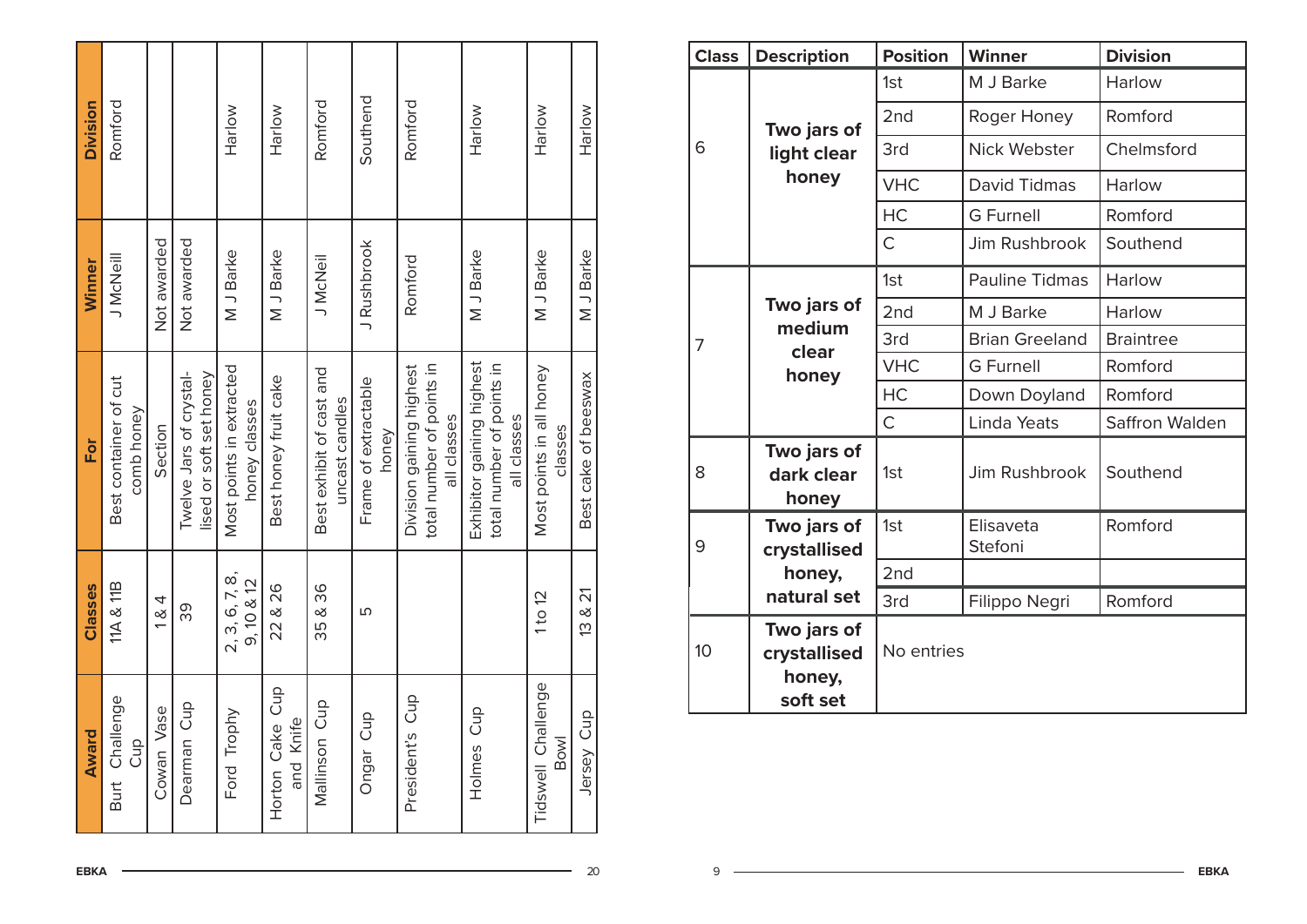| <b>Class</b>    | <b>Description</b>          | <b>Position</b> | <b>Winner</b>          | <b>Division</b>  |
|-----------------|-----------------------------|-----------------|------------------------|------------------|
|                 | <b>One plastic</b>          | 1st             | <b>Jim McNeil</b>      | Romford          |
| 11a             | container of<br>of cut comb | 2nd             | Pam Hughes             | Chelmsford       |
|                 | honey,                      | 3rd             | Jan French             | <b>Braintree</b> |
|                 | not set or                  |                 |                        |                  |
|                 | crystallised                |                 |                        |                  |
|                 | <b>One plastic</b>          |                 |                        |                  |
|                 | container of                |                 |                        |                  |
| 11 <sub>b</sub> | crystallised                | No awards       |                        |                  |
|                 | cut comb                    |                 |                        |                  |
|                 | honey                       |                 |                        |                  |
| 12              | Two jars of<br>chunk honey  | 1st             | Filippo Negri          | Romford          |
|                 |                             | 1st             | M J Barke              | Harlow           |
|                 | One cake of                 |                 |                        |                  |
|                 | beeswax                     | 2 <sub>nd</sub> | <b>G</b> Furnell       | Romford          |
|                 | 425gm -                     | 3rd             | <b>Carol Stapleton</b> | Southend         |
| 13              | 482gm                       | <b>VHC</b>      | Lorna Pattle           | Romford          |
|                 | 25 <sub>mm</sub>            | HC              |                        |                  |
|                 | minimum                     | $\mathsf{C}$    | <b>Nick</b>            | Romford          |
|                 | thickness                   |                 | Messenger              |                  |
|                 |                             |                 | Jan French             | <b>Braintree</b> |
|                 | <b>One bottle</b>           | 1st             | Paul G Wiltshire       | Romford          |
| 14              | of                          | 2 <sub>nd</sub> | Paul Abbott            | Southend         |
|                 | sweet mead                  |                 |                        |                  |
|                 | One bottle                  | 1st             | Paul Abbott            | Southend         |
| 15              | of                          | 2 <sub>nd</sub> | Filippo Negri          | Romford          |
|                 | dry mead                    | 3rd             | M J Barke              | Harlow           |

**Congratulations to all of the above winners, and to**

# **Filippo Negri, Romford Division,**

## **winner of the BBKA Blue Ribbon for 'BEST IN SHOW'**

# **The Bee Shed**

**Local beekeeping supplies with everything you need for your honey bees**

**Open by Appointment**: Please call Wendy on **07764 609 803** or contact via the website **www.beeshedstock.co.uk** to arrange a time on the following days:

> **Mon 1.30pm—5.30pm Wed 8.30am—12.30pm Thurs 1.30pm—5.30pm Sat 8.30am—12.30pm** Closed on Bank Holidays

**Meepshole, Great Prestons Lane,** 

## **Stock, Essex CM4 9RL**

**Approved** *N***aƟonal** *B***ee** *S***upplies Stockist and Distributor**

PETER DALBY - PEBADALE APIARIES

For all your beekeeping and apitherapy supplies

**Large Stock held - all year round**

**Competitive prices; any item not stocked to special order**

**37 Cecil Road, Cheshunt, Hertfordshire EN8 8TN**

19

**Tel: 01992 622645 Email: pebadalebees@btinternet.com**

**Open Mon - Sat** Telephone before calling

(any reasonable time)

CLOSED SUNDAY

Agent for E H Thorne and Northern Bee Books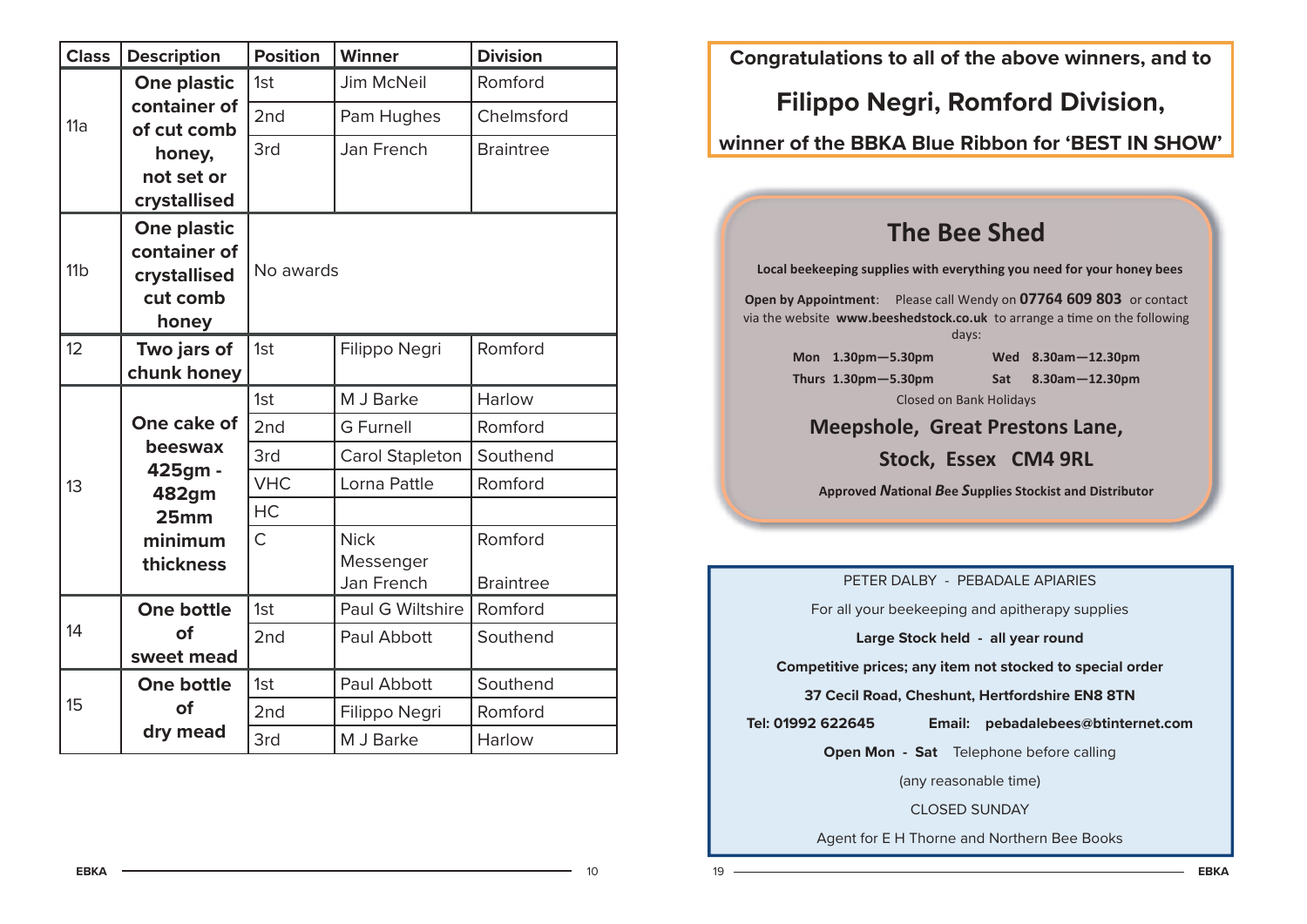| <b>Class</b> | <b>Description</b>       | <b>Position</b> | <b>Winner</b>                                                             | <b>Division</b>  |
|--------------|--------------------------|-----------------|---------------------------------------------------------------------------|------------------|
|              |                          | 1st             | Jan French                                                                | <b>Braintree</b> |
|              |                          | 2 <sub>nd</sub> | Joyce Wells                                                               | <b>Braintree</b> |
| 49           | <b>Beeswax</b><br>polish | 3rd             | <b>Michael Madders</b><br>(Friends of<br><b>Cressing Temple</b><br>Barns) | <b>Braintree</b> |
|              |                          | <b>VHC</b>      | V M Wilkinson                                                             | Saffron Walden   |
|              |                          | <b>HC</b>       | <b>Nick Holmes</b>                                                        | Harlow           |
|              |                          | 1st             | <b>Helen Hardwicke</b>                                                    | Chelmsford       |
| 50           | <b>Vase of</b>           | 2 <sub>nd</sub> | Julie Dalphinis                                                           | Saffron Walden   |
|              | flowers                  | 3rd             | <b>Pauline Tidmas</b>                                                     | Harlow           |
|              |                          | <b>VHC</b>      | SRH Barke                                                                 | Harlow           |
| 51           | <b>Divisional</b>        | 1st             | Harlow                                                                    |                  |
|              | garden                   | 2 <sub>nd</sub> | Saffron Walden                                                            |                  |
|              |                          | 1st             | <b>Millwards School</b>                                                   | Harlow           |
|              |                          | 2 <sub>nd</sub> | Rosanna Seels                                                             | Romford          |
| 52           | <b>Needlework</b>        | 3rd             | <b>Pauline Tidmas</b>                                                     | Harlow           |
|              |                          | <b>VHC</b>      | Rose McCarthy                                                             | Romford          |
|              |                          | <b>HC</b>       | Julie Dalphinis                                                           | Saffron Walden   |
|              |                          | $\mathsf{C}$    | <b>Susan Andrews</b>                                                      | Romford          |

| <b>Class</b> | <b>Description</b>                                              | <b>Position</b> | <b>Winner</b>                                                         | <b>Division</b>  |
|--------------|-----------------------------------------------------------------|-----------------|-----------------------------------------------------------------------|------------------|
|              | Two jars of                                                     | 1st             | Roger Honey                                                           | Romford          |
| 16           | light clear<br>honey                                            | 2nd             |                                                                       |                  |
|              | (less than<br>five years)                                       | 3rd             | Mike Worboys                                                          | Chelmsford       |
| 17           | Two jars of<br>medium<br>clear<br>honey                         | 1st             | <b>David Andrews</b><br>(Friends of<br>Cressing<br>Temple Barns)      | <b>Braintree</b> |
|              | (less than                                                      | 2nd             |                                                                       |                  |
|              | five years)                                                     | 3rd             | <b>Carol Sissons</b>                                                  | Harlow           |
| 18           | Two jars of<br>dark clear<br>honey<br>(less than<br>five years) | No entries      |                                                                       |                  |
|              |                                                                 | 1st             | Paul G Wiltshire                                                      | Romford          |
|              | <b>Novice class.</b><br>Two jars of                             | 2nd             | Michael<br><b>Madders</b><br>(Friends of<br>Cressing<br>Temple Barns) | <b>Braintree</b> |
| 19           | clear honey,<br>any colour                                      | 3rd             | Sheila<br>Rushbrook                                                   | Southend         |
|              |                                                                 | <b>VHC</b>      | Jean Gill                                                             | <b>Braintree</b> |
|              |                                                                 | HC              | Paul Davis-<br>Moull                                                  | Saffron Walden   |
|              |                                                                 | Ċ               | Joyce Wells                                                           | <b>Braintree</b> |

18

 $11 -$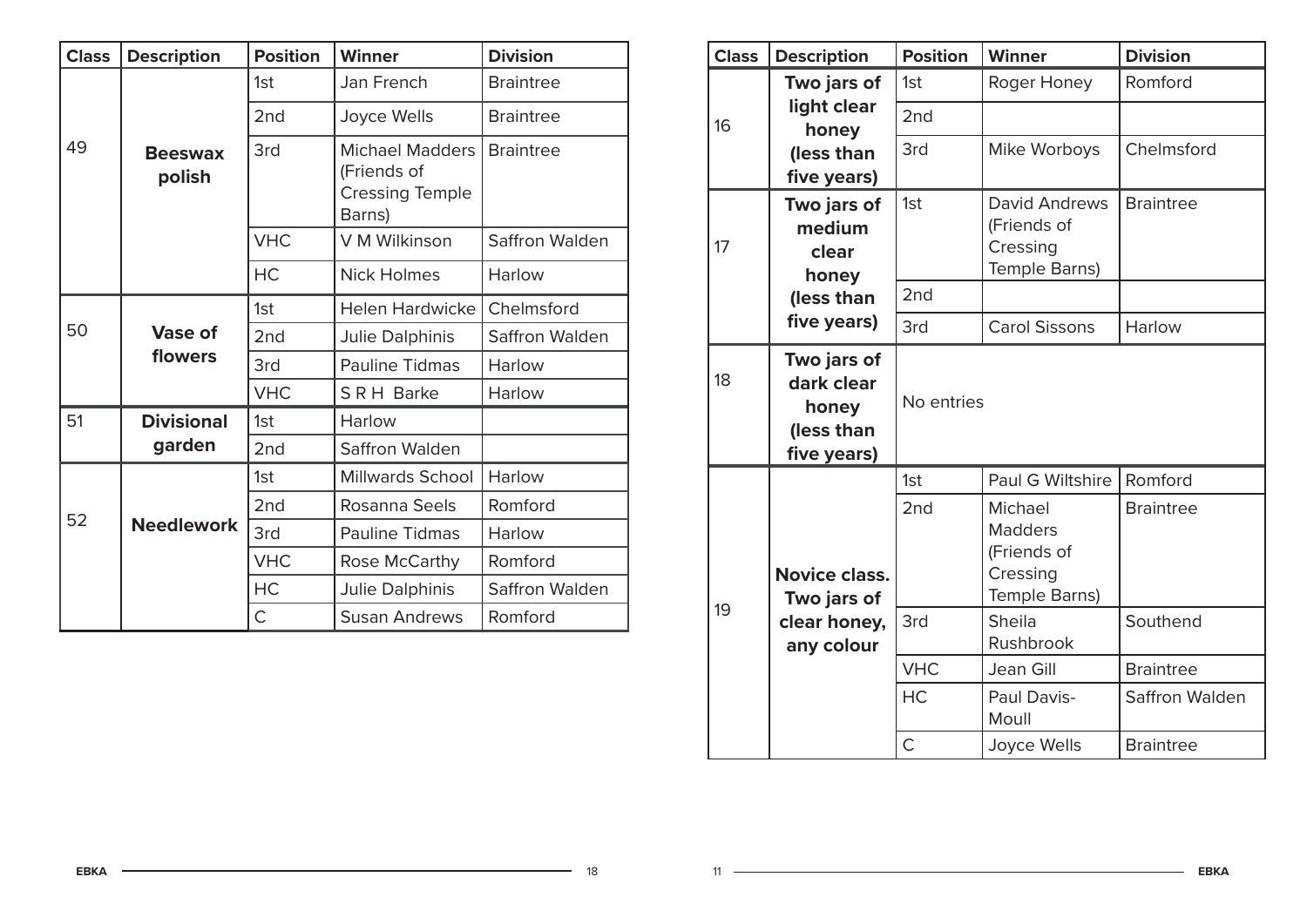| <b>Class</b> | <b>Description</b>                                                                      | <b>Position</b> | <b>Winner</b>                                                             | <b>Division</b>    |
|--------------|-----------------------------------------------------------------------------------------|-----------------|---------------------------------------------------------------------------|--------------------|
| 20           | <b>Novice class.</b><br>Two jars of<br>crystallised<br>honey,<br>natural<br>or soft set | 1st             | S L Green                                                                 | Saffron Walden     |
| 21           | <b>Novice class.</b><br>One cake of<br>beeswax,                                         | 1st             | <b>Michael Madders</b><br>(Friends of<br><b>Cressing Temple</b><br>Barns) | <b>Braintree</b>   |
|              | 99gm -                                                                                  | 2 <sub>nd</sub> |                                                                           |                    |
|              | <b>128gm</b>                                                                            | 3rd             |                                                                           |                    |
|              |                                                                                         | <b>VHC</b>      | <b>Carol Sissons</b>                                                      | Harlow             |
|              |                                                                                         | 1st             | M J Barke                                                                 | Harlow             |
|              | One honey<br>fruit cake                                                                 | 2nd             | Susan<br>Richardson                                                       | Romford            |
| 22           |                                                                                         | 3rd             | Julia Proud                                                               | Saffron Walden     |
|              |                                                                                         | <b>VHC</b>      | Nick Messenger                                                            | Romford            |
|              |                                                                                         | <b>HC</b>       | Zoe Bridges                                                               | Maldon &<br>Dengie |
|              |                                                                                         | $\overline{C}$  | Paul Davis-Moull                                                          | Saffron Walden     |
|              |                                                                                         | 1st             | <b>Millwards School</b>                                                   | Harlow             |
|              |                                                                                         | 2 <sub>nd</sub> | <b>Susan Andrews</b>                                                      | Romford            |
| 23           | <b>Six honey</b><br>nut cookies                                                         | 3rd             | Julia Proud                                                               | Saffron Walden     |
|              |                                                                                         | <b>VHC</b>      | Lorna Pattle                                                              | Romford            |
|              |                                                                                         | HC              | Julie<br>Mugglestone                                                      | Romford            |
|              |                                                                                         | $\overline{C}$  | Roger Honey                                                               | Romford            |

| <b>Class</b> | <b>Description</b>                       | <b>Position</b> | <b>Winner</b>        | <b>Division</b>  |
|--------------|------------------------------------------|-----------------|----------------------|------------------|
|              | <b>One bottle</b>                        | 1st             | <b>Garth Milford</b> | Saffron Walden   |
| 42           | of<br>sweet                              | 2 <sub>nd</sub> |                      |                  |
|              | melomel                                  | 3rd             | M J Barke            | Harlow           |
|              | <b>One bottle</b>                        | 1st             | <b>Garth Milford</b> | Saffron Walden   |
| 43           | of<br>dry melomel                        | 2 <sub>nd</sub> | M J Barke            | Harlow           |
|              | <b>One bottle</b>                        | 1st             |                      |                  |
| 44           | of sweet                                 | 2 <sub>nd</sub> |                      |                  |
|              | metheglin                                | 3rd             | Filippo Negri        | Romford          |
| 45           | <b>One bottle</b><br>of dry<br>metheglin | 1st             | M J Barke            | Harlow           |
| 46           | <b>Honey label</b>                       | 1st             | Nick Webster         | Chelmsford       |
|              |                                          | 2 <sub>nd</sub> | Joyce Wells          | <b>Braintree</b> |
|              |                                          | 3rd             | <b>Carol Sissons</b> | Harlow           |
|              |                                          | <b>VHC</b>      | M J Barke            | Harlow           |
|              |                                          | <b>HC</b>       | Julia Proud          | Saffron Walden   |
|              |                                          | $\mathsf{C}$    | Paul Abbott          | Southend         |
|              | Pair of                                  | 1st             |                      |                  |
| 47           | coloured                                 | 2 <sub>nd</sub> |                      |                  |
|              | beeswax<br>candles                       | 3rd             | Jim McNeil           | Romford          |
|              |                                          | 1st             | Joseph Holt          | Southend         |
|              | Junior.                                  | 2nd             | Luke Ruane           | Southend         |
| 48           | <b>Two rolled</b><br>beeswax             | 3rd             | Sienna Fletcher      | Romford          |
|              | candles                                  | <b>VHC</b>      | Natasha Ruane        | Southend         |
|              |                                          | <b>HC</b>       | <b>Eloise Holt</b>   | Southend         |

**EBKA**

 $\overline{\phantom{1}}$  12

 $17 \quad \longrightarrow$ 

**EBKA**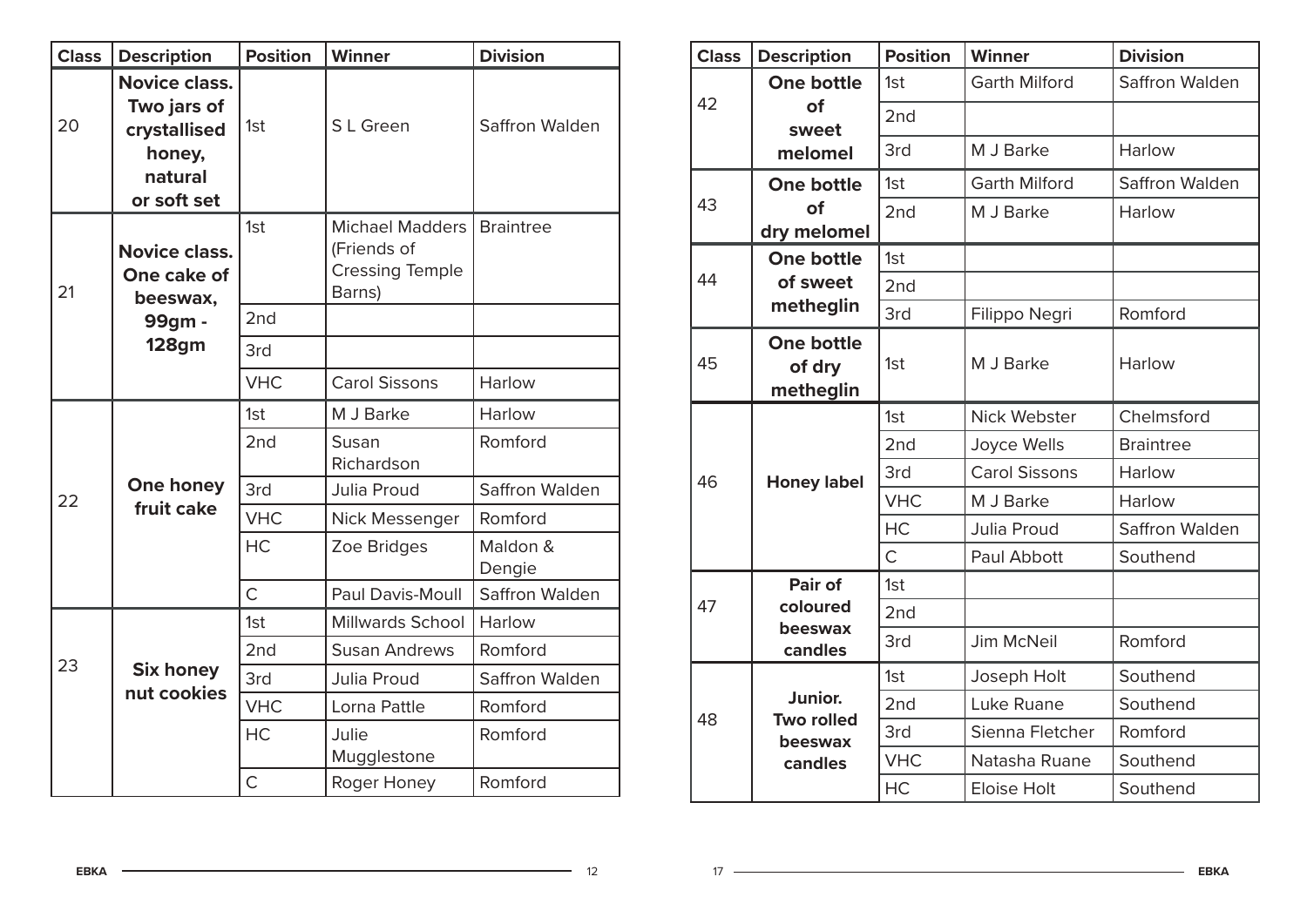| <b>Class</b> | <b>Description</b>                                                                                              | <b>Position</b> | <b>Winner</b>                                            | <b>Division</b>  |
|--------------|-----------------------------------------------------------------------------------------------------------------|-----------------|----------------------------------------------------------|------------------|
|              | <b>Twelve</b>                                                                                                   | 1st             | <b>JIm McNeil</b>                                        | Romford          |
|              | 454gm<br>jars of                                                                                                | 2nd             | <b>Pauline Tidmas</b>                                    | Harlow           |
| 38           | clear honey,                                                                                                    | 3rd             |                                                          |                  |
|              | all one<br>colour,<br>labelled.                                                                                 | <b>VHC</b>      | Roger Honey                                              | Romford          |
| 39           | <b>Twelve</b><br>454gm<br>jars of<br>crystallised<br>or<br>soft set<br>honey,<br>all one<br>colour,<br>labelled | No awards       |                                                          |                  |
| 40           | <b>Junior class.</b><br>One colour<br>photograph<br>related to<br>beekeeping,<br>unmounted                      | No entries      |                                                          |                  |
|              |                                                                                                                 | 1st             | Carol Stapleton                                          | Southend         |
|              | One colour                                                                                                      | 2 <sub>nd</sub> | V M Wilkinson                                            | Saffron Walden   |
| 41           | photograph                                                                                                      | 3rd             | Mandie Lohse                                             | Harlow           |
|              | related to<br>beekeeping,                                                                                       | <b>VHC</b>      | Paul Abbott                                              | Southend         |
|              | unmounted                                                                                                       | HC              | <b>Michael Madders</b><br>(Friends of<br>Cressing T. B.) | <b>Braintree</b> |
|              |                                                                                                                 | $\overline{C}$  | <b>Nick Holmes</b>                                       | Harlow           |

| <b>Class</b> | <b>Description</b>                              | <b>Position</b> | <b>Winner</b>              | <b>Division</b> |
|--------------|-------------------------------------------------|-----------------|----------------------------|-----------------|
| 24           | One honey<br>sandwich                           | 1st             | M J Barke                  | Harlow          |
|              |                                                 | 2nd             | Helen Hardwicke            | Chelmsford      |
|              |                                                 | 3rd             | S R H Barke                | Harlow          |
|              |                                                 | <b>VHC</b>      | Linda Yeats                | Saffron Walden  |
|              |                                                 | <b>HC</b>       | Alan Sanford               | Romford         |
|              |                                                 | C               | Paul Davis-Moull           | Saffron Walden  |
| 25           | <b>Four apricot</b><br>and<br>honey<br>scones   | 1st             | <b>Sheila</b><br>Rushbrook | Southend        |
|              |                                                 | 2 <sub>nd</sub> | Nick Messenger             | Romford         |
|              |                                                 | 3rd             | Linda Yeats                | Saffron Walden  |
|              |                                                 | <b>VHC</b>      | M J Barke                  | Harlow          |
|              |                                                 | <b>HC</b>       | Lorna Pattle               | Romford         |
| 26           | <b>Junior class.</b><br>One honey<br>fruit cake | No entries      |                            |                 |
| 27           |                                                 | 1st             |                            |                 |
|              | <b>Junior class.</b>                            | 2nd             |                            |                 |
|              | <b>Six honey</b>                                | 3rd             |                            |                 |
|              | nut cookies                                     | <b>VHC</b>      |                            |                 |
|              |                                                 | HC              | <b>Daniel Holmes</b>       | Harlow          |
| 28           | <b>Junior class.</b><br>One honey<br>sandwich   | No entries      |                            |                 |

16

**EBKA**